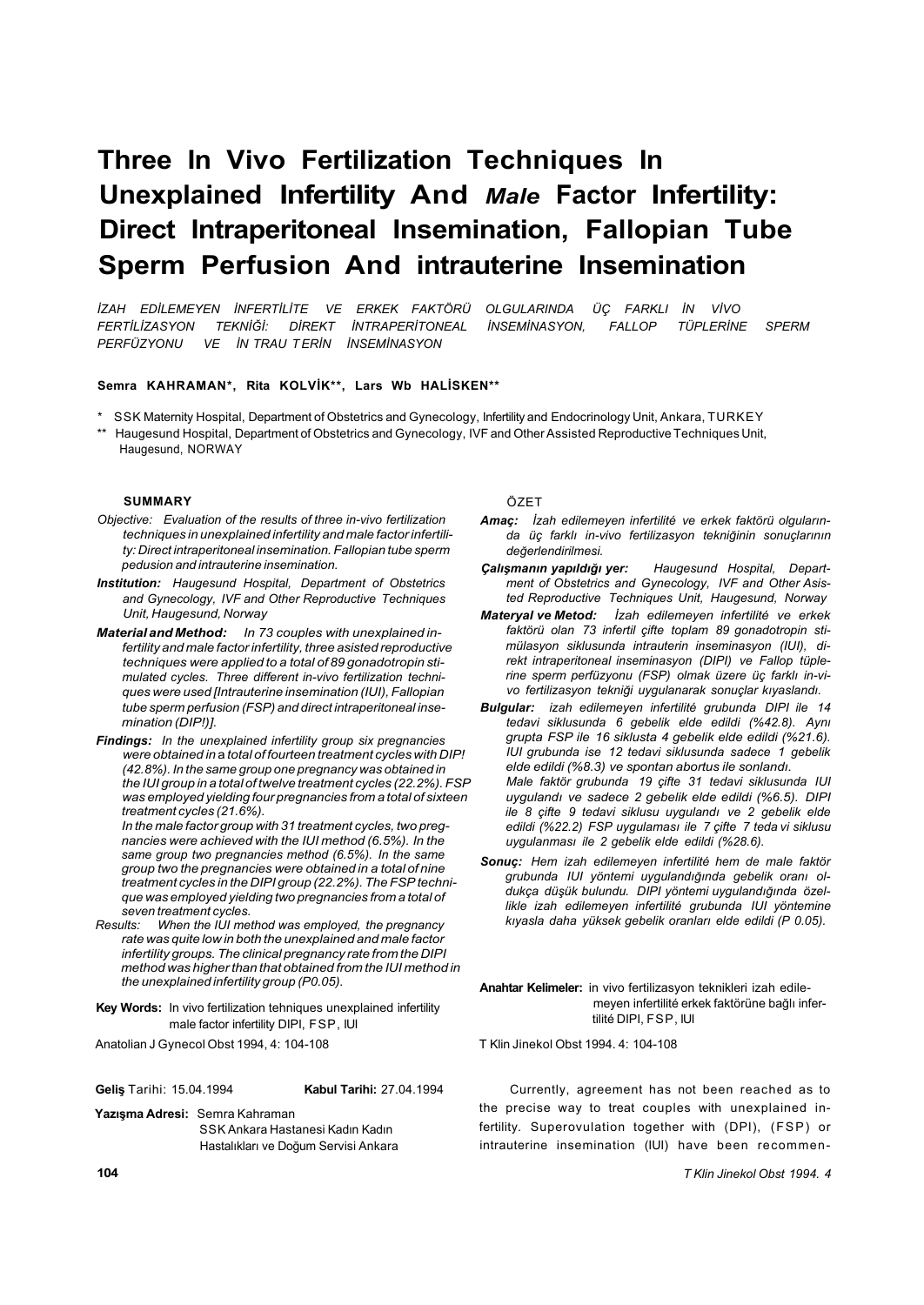#### **KAHRAMAN vc Ark.**

**THREE IN VIVO FERTILIZATION TECHNIQUES IN UNEXPLAINED INFERTILITY AND MALE FACTOR INFERTILITY:** 

ded as alternative treatments to in vitro fertilization (IVF) and gamete intrafallopian transfer (GIFT) as they are non-invasive, less time-consuming and more costeffective treatments.

With DIPI, it is suggested that if more oocytes are obtained and more spermatozoa selected, the possibility of conception is increased (1).

FSP is a treatment which combines controlled ovarian hyperstimulation, ovulation induction and intrauterine insemination. It was applied for the first time by Kahn et ai. in 1992 (2).

In unexplained infertility, results obtained with DI-PI and FSP techniques have been comparable to those with IVF and GIFT (3). However, the role of IUI in the treatment of unexplained infertility and male subfertility is the subject of some debate.

In our study, the three techniques of IUI, FSP and DIPI were compared in unexplained and male factor infertility groups.

#### **MATERIAL AND METHODS**

This study was done in the Assisted Reproductive Techniques Unit of Haugesund Hospital In Norway between August 1991 and June 1992. Seventy-three infertile couples with unexplained infertility or male factor infertility were grouped into IUI, DIPI, and FSP groups. The history of infertility for all couples was limited to three years.

All patients had normal hysterosalpingography, ovulation documented with biphasic basal body temperature recordings, and luteal phase progesterone levels. Prolactin levels were normal in ail patients, and laparoscopy showed tubal patency. The criteria for male subfertility were <15x10 million spermatozoa/ml, <30% progressivity and <40% normal forms.

All women received ovarian hyperstimulation. The standard stimulation protocol was a combination of clomiphene citrate (CC; Pergotime; Serono; Italy) and human menopausal gonadotropin (hMG; Pergonal; Serono; Italy), 100 mg CC was given on the fourth menstrual cycle day for five days, and hMG on the seventh day. The ovarian response was monitored by daily measurements of estradiol (E2) combined with regular vaginal ultrasound examinations. Human chorionic gonadotropin (hCG; Physex; Leo; Denmark) was administered for ovulation induction. The maturation of two to four follicles was considered optimal. A serum E2 level greater than 2.4 nmol/ml, E2 elevation over six days, and a minimum of three follicles with diameters greater than 15 mm were required. 6000 IU hCG was administered by IM injection 32-56 hours after the final hMG injection.

Sperm was prepared by the conventional swim-up technique (7). Split semen samples were used. Semen was washed twice by mixing and centrifuging with cul-

*Anatolian J Gynecol Obst 1994, 4* 

**Table 1.** A comparison of age distrubition, infertility period and infertility reasons of the three treatment groups **Tablo 1.** Üç tedavi grubunda, yaş dağılımı, infertilité süresi ve infertilité nedenine göre kıyaslama.

| n: Couples          | IUI (n: 31)<br>Mean | FSP (n: 23)<br>Mean | DIPI (n: 19)<br>Mean |
|---------------------|---------------------|---------------------|----------------------|
| Age (Years)*        | 31.4                | 32.3                | 30.8                 |
| Range               | 26-39               | 26-41               | 27-39                |
| Infertility Period* | 4.8                 | 6.0                 | 5.8                  |
| Range               | $4 - 9$             | $3 - 10$            | $4 - 8$              |
| Unexplained Infer-  |                     |                     |                      |
| tility $(n:39)$     | 12                  | 16                  | 11                   |
| Male Factor (n: 34) | 19                  | 7                   | 8                    |

\*: Non-Significant

**Table 2.** The Average number of both inseminated motile spermatozoa and treatment cycles of couples **Tablo 2.** İnsemine edilen motil sperm sayısı ve çiftlerin tedavi sikluslarının ortalaması.

| The Avarage No.of<br>Ins.Motile Sperm<br>N: Cycles              | IUI<br>n: 43<br>$X+Sx$ | <b>FSP</b><br>n: 23<br>$X+Sx$ | DIPI<br>n: 23<br>$X+Sx$ |
|-----------------------------------------------------------------|------------------------|-------------------------------|-------------------------|
| Spermatozoa No.*<br>Average No.of<br><b>Treatment Cycles of</b> | $4.7 + 2.11$           | $11.2 + 2.36$                 | $6.3 + 1.34$            |
| Couples                                                         | 1.3                    | 1.0                           | 1.2                     |

•Spermatozoa Numbers \*10 (Million)

ture medium. The medium used for swim-up and insemination was Earle's Balanced Salt Solutions (EBSS; GIBCO Ltd; Paisley; United Kingdom) supplemented with Medicult SSR2 (Medicult A/S, Denmark), 1a serum albumin, pyruvate and penicillin. The washed sperm was analyzed in a Makler Chamber (Sefi Medical Instrument Ltd) and then kept in the incubator until insemination.

In the DIPI patients, insemination was performed 36 to 37 hours later in the dorsal lithotomy position without local anesthetic. Ten mg valium was given rectally for analgesia. For the DIPI procedure, 0.8 ml of the washed sperm sample was aspirated into a tuberculin syringe (Gilette; Sabre; Berkshire; United Kingdom) and injected using a GIFT needle Into the posterior cul-de-sac through the posterior wall of the vagina after aspiration of peritoneal fluid. The ovaries were routinely squeezed lightly after the insemination procedure in order to cause rupture of any unruptured follicles.

FSP was performed with the patient in the trendelenburg position. The vagina and cervix were rinsed with IVF culture medium, and a 5 cc plastic syringe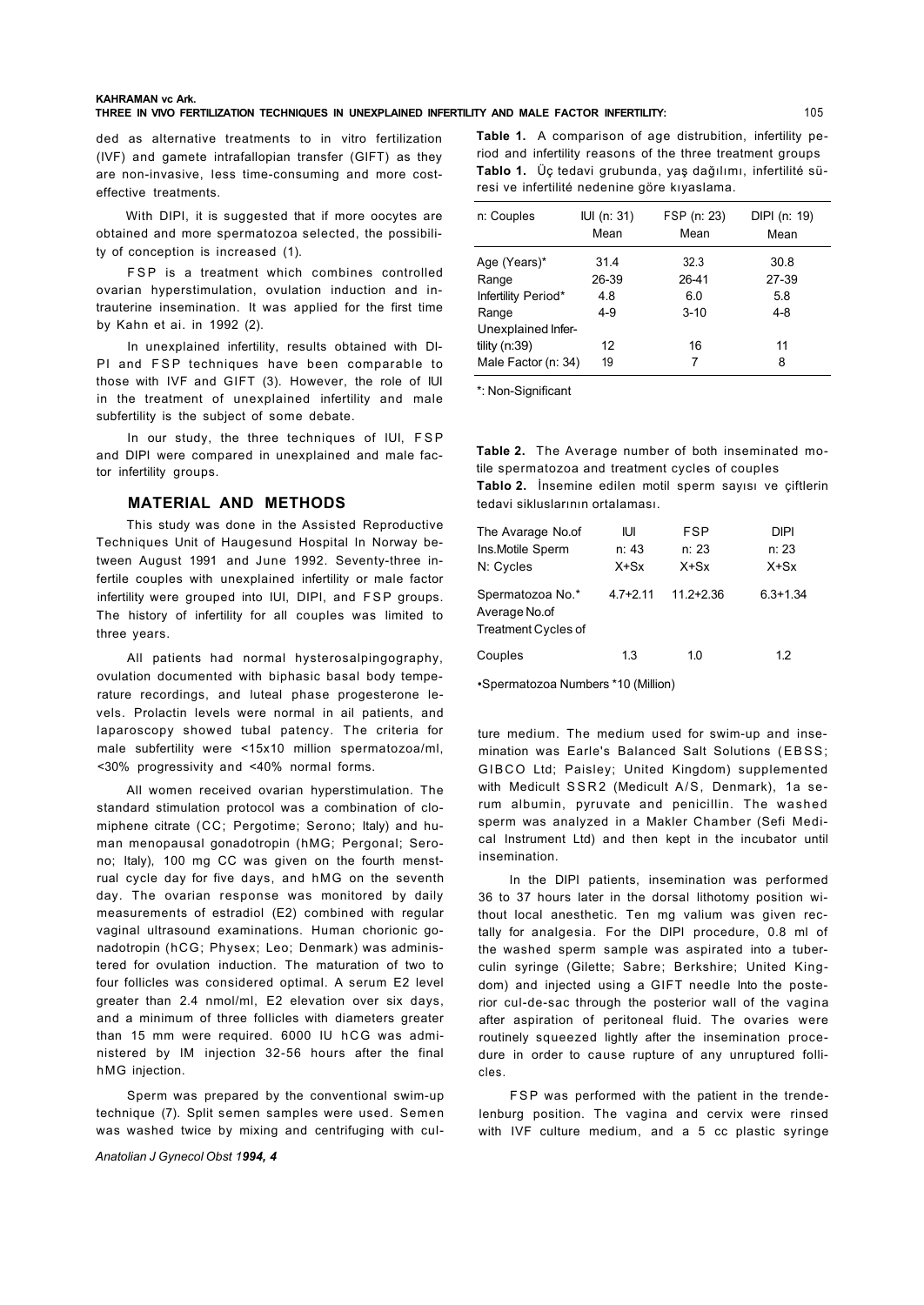Table **3.** A comparison of the results of the three treatment groups according to the infertility reasons Tablo **3.** Infertilité nedenine göre üç tedavi grubunda sonuçların kıyaslanması.

| Unexplained<br>(n:39) | IUІ<br>(n:12) | DIPI<br>(n:11) | FSP<br>(n:16) |
|-----------------------|---------------|----------------|---------------|
| Cycles                | $12*$         | $14*$          | $16*$         |
| No of Pregnancies     | $1(8.3\%)$    | 6(42.8%)       | 4(21.6%)      |
| No of Miscarriages    | 1             | 2              | 2             |
| No.of Deliveries      |               | 4              | 2             |
| Male Factor           | IUІ           | DIPI           | FSP           |
|                       | (n:19)        | (n:8)          | (n:7)         |
| Cycles                | 31            | 9              | 7             |
| No.of Pregnancies     | $2(6.5\%)$    | 2(22.2%)       |               |
| No of Miscarriages    |               |                | $2(28.6\%)$   |
| No.of Deliveries      | 2             | 2              |               |
|                       |               |                |               |

**\*p<0.05** 

was filled with 4 ml of IVF medium and sperm suspension. A Frydmann catheter for embryo transfer was inserted via the cervical canal into the upper part of the uterine cavity. Insemination was performed slowly, at a rate of approximately 1 ml per minute. Two clamps were placed in lateral symmetry on the cervix to prevent reflux, and were maintained in this position for the insemination. The patient then rested in bed for one hour after the procedure.

Statistical analysis: Results were analyzed using Fisher Chi-Square test. A p-value of <0.05 was considered statistically significant.

# **RESULTS**

A comparison of three treatment groups with regard to age distrubition, infertility period and infertility etiology are shown in Table 1.

The average number of both inseminated motile spermatozoa and treatment cycles of couples can be seen in Table 2.

A comparison of the results of the three treatment groups according to the etiology of infertility is shown in Table 3.

The unexplained infertility group comprised 39 couples. Out of 16 FSP treatment cycles of 16 couples, 4 pregnancies were obtained (21.6%). Two of them delivered healthy babies at term, while the other **2** pregnancies terminated in spontaneous abortion. In the same group, 6 pregnancies were obtained in a total of 14 treatment cycles with DIPI (42.8%). From the IUI method, the pregnancy rate was quite low; only one pregnancy resulted from a total of 12 treatment cycles (8.3%). There was a statistically significant difference between the results of DIPI and IUI (p<0.05)

in the unexplained infertility group. There was no statistically significant difference between the FSP group as compared to the IUI and DIPI groups.

In the male factor infertility group, two pregnancies were obtained in a total of 9 treatment cycles (22.2%) and were delivered healthily at term. In the same group, 2 pregnancies resulted from a total of 7 treatment cycles (28.6%), also yielding healthy term babies. The pregnancy rate in the IUI group was again low. In this subgroup, consisting of 19 couples with 31 treatment cycles, 2 pregnancies were attained (6.5%) and resulted in 2 healthy deliveries at term. There was no statistically significant difference between the three treatment methods in the male factor infertility group (p>0.05).

# **DISCUSSION**

Until now, variable and conflicting results have been obtained in the treatment of unexplained infertility and male factor infertility (407). In most studies, the combination of ovarian hyperstimulation and IUI in unexplained infertility has resulted in pregnancy rates of 0-12% (6). Thus, other treatment models are being developed such as DIPI, FSH, IVF and GIFT.

The first pregnancy with the DIPI method was achieved in 1985. This less-invasive method has been subsequently appiled by other groups in cases of cervical factor, unexplained and male factor infertility.

In 1986, Forrler et al. reported a 14% pregnancy rate in 56 treatment cycles (8,9). The results described by Curson and Persons were not as encouraging: only one pregnancy was achieved in 10 cycles; Jenkins et al. also achieved only one pregnancy in 33 cycles (9- 11). Better results were reported by Studd et al, although the series was small (12). Lesec et al reported a pregnancy rate of 7% for male factor infertility (13).

The pregnancy rates in DIPI depend on the quality of ovulation induction and the number of spermatozoa injected. In our study, eight pregnancies were obtained in 23 cycles (34.7% per treatment cycle) in which DIPI was applied. These results are surprisingly good and differed significantly from those obtained in the IUI group. The multiple pregnancy rate was also highest in the DIPI group.

All of the literature on DIPI confirms the importance of seminal properties related to the pregnancy rates. In our study, the number of motile spermatozoa which resulted in conception was as low as 1.9 and 2.1 million and as high as 29x10 million. The highest number of motile spermatozoa resulted in triplets. There are reports of pregnancies after 200.000 and 500.000 motile spermatozoa hava been injected (8,12). It should be considered that in DIPI there are two other mechanisms to increase the fertilization rate obtaining higher numbers of follicles/oocytes and motile spermatozoa. Thus, higher pregnancy rates may also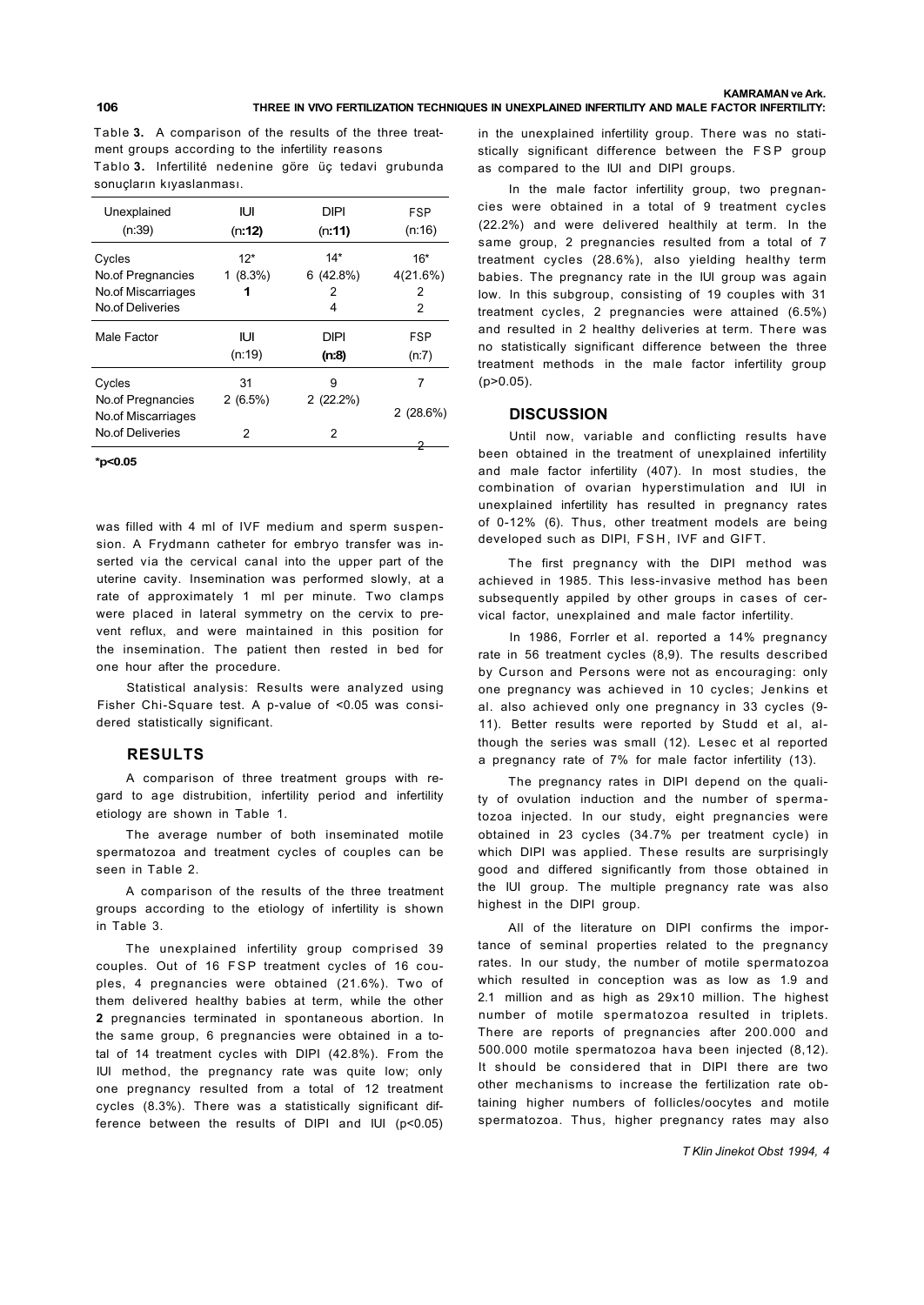#### **KAHRAMAN** ve **Ark.**  THREE IN **VIVO FERTILIZATION TECHNIQUES** IN UNEXPLAINED INFERTILITY AND MALE FACTOR INFERTILITY: 107

result. However, the number of embryos and multiple pregnancy rates may be uncontrollable. The figures published for twins are consistently higher in the literature (9,13). The induction of superovulation has significantly raised pregnancy rates for spontaneous cycles with IVF and IUI (14,15). In stimulated cycles with the DIPI treatment, the increased volume of peritoneal fluid is favorable for the survival and capacitation of spermatozoa (16).

Superovulation has two main risks: ovarian hyperstimulation syndrome and multiple pregnancy (16). In our study, a few cases of mild hyperstimulation were observed but required no treatment. Superovulation and DIPI carry the risk of multiple pregnancy, as the number of the eggs to be fertilized cannot be controlled.

The pregnancy rates were 42.8% per treatment cycle in the DIPI group with unexplained infertility and 22.2% with male factor infertility. Thus, DIPI can be employed as an effective and non-traumatic procedure. It is particularly suited for cases of oligoasthenospermia of medium/high severity (17,18).

FSP is simple IUI method. It has recently been developed and applied in Norway. FSP combines controlled ovarian hyperstimulation, ovulation induction and intrauterine insemination of a 4 ml sperm suspension at the time of ovulation. The indications for FSP are the same as for DIPI. The results of the clinical studies of Kahn et al. show that the group with unexplained infertility benefited from the FSP treatment. It was believed that an increased number of gametes at the ovulation site increased the pregnancy rate. In total, the pregnancy rate for this group was 28.6% per treatment cycle in the male factor group. This is comparable with the results obtained in a large controlled multicenter study treating unexplained infertility with GIFT (27%) and IVF (28%) (2).

The disadvantage of the three treatment methods is the inability to confirm fertilization of oocyctes. IVF can be used as a diagnostic procedure to determine fertilization defects (19,20). In their IVF program, Tambo et al. found a high rate of cleavage failure in patients with unexplained infertility (24% per oocyte retrieval). In their studies, 87% of the cycles In which the retrieved oocytes did not fertilize were placed in the group of patients with patent fallopian tubes. It Is believed that IVF may be recommended as the first treatment for patients who have patent fallopian tubes. If fertilization occurs but a pregnancy is not obtained, these patients are subsequently referred for other insemination methods (1).

In our study, although the number of patients was low, the results show that a higher pregnancy rate was obtained in the DIPI and FSP groups than in the IUI group in both unexplained and male factor infertility groups.

*Anatolian J Gynecol Obst 1994, 4* 

The clinical pregnancy rates obtained from DIPI in unexplained infertility were higher than those obtained from the IUI method, and there was a statistically significant difference between these two groups. However, prospective randomized studies in larger groups are needed to confirm the results of the present study.

# **REFERENCES**

- 1. Crosignani PG, Ragni G, Finzy GCL, De Lauretis L, Olivares MD, Perotti. Intraperitoneal insemination in the treatment of male and unexplained infertility. Fértil and Steril 1991;55:333.
- 2. Kahn JA, Von During V, Sunde A, Sortal T, Molne K. Fallopian tube sperm perfusion: first clinical experience. Hum Reprod 1992; 7:19.
- 3. Abyholm T, Tanbo T, Dale PO. In vivo fertilization procedures in infertile women with patent fallopian tubes: A comparison of gamete intrafallopian transfer, combined intrauterine and intraperitoneal insemination, and controlled ovarian hyperstimulation alone. J Asisted Reprod and Genetics 1992; 9:21.
- 4. Sunde A, Kahn J, Molne K. Intrauterine insemination: A European collaborative report. Hum Reprod (Suppl 2) 1988; 3:69.
- 5. World Health Organization: WHO Laboratory Manual for the examination of Human Semen and Semen-Cervical Mucus Interaction. 2nd Edition. Cambridge: Press Syndicate of the University of Cambridge 1987:62.
- 6. Henriksen T, Abyholm T, Tanbo T, Magnus O. Gamete intrafallopian transfer (GIFT). The results of 95 consecutive treatments. Acta Obstet Gynecol Scand 1989; 68:197.
- 7. Am so NN, Shaw RW. A critical apprasial of assisted reproduction techniques. Human Reproduction 1993; 8:168-74.
- 8. Forrler A, Dellenbach P, Nisand I, Moreau L, Cranz CL, Claver A, Rumpler Y. Direct intraperitoneal insemination in unexplained and cervical infertility. Lancet 1986; 1:916.
- 9. Forrler A, Badoc E, Moreau L, Dellenbach P, Cranz CL, Claver A, Rumpler Y. Direct intraperitoneal insemination in results confirmed. Lancet 1986; 2:1468.
- 10. Curson R, Persons J. Disappointing results with direct intraperitoneal insemination. Lancet 1987; 1:112.
- 11. Jenkins DM, O Donovan P. Direct intraperitoneal insemination. Lancet 1988; 1:655.
- 12. Studd J, Lim-Howe D, Dooley M, Sawas M. Direct intraperitoneal insemination. Lancet 1987; 1:326.
- 13. Lesee G, Mahnes H, Hardy Rl, Richard E, Force A, Dejardin F, DeMontmarln JL, Gilbert-Geanted P. In-vivo transperitoneal fertilization. Hum Reprod 1989; 4:521.
- 14. Kerin J, Byrd W. Supracervical placemen! of spermatozoa utility of intrauterine and tubal insemination. In: Soules MR (ed) Controversies in Reproductive Endocrinology and Infertility. New York: Elsevier Science Publishing Co 1989:183.